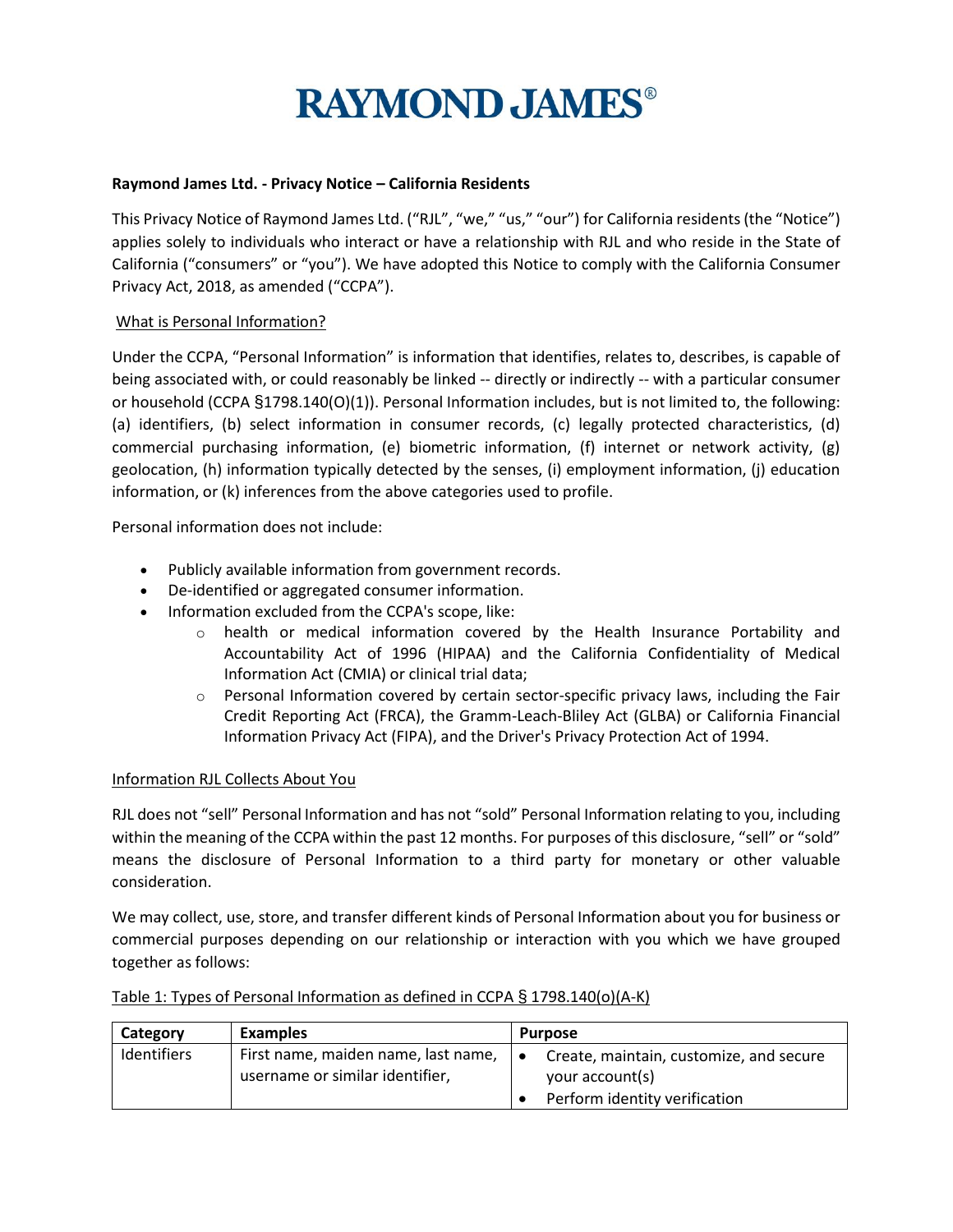|                    | marital status, date of birth and       | $\bullet$ | <b>Process transactions</b>              |
|--------------------|-----------------------------------------|-----------|------------------------------------------|
|                    | gender.                                 | $\bullet$ | Detect and prevent fraud                 |
|                    |                                         | $\bullet$ | Respond to court orders and legal        |
|                    |                                         |           | investigations                           |
|                    |                                         | $\bullet$ | Report to credit bureaus                 |
|                    |                                         | $\bullet$ | Market our products and services         |
| Characteristics    | Age (40 years or older), race, color,   | $\bullet$ | Create, maintain, customize, and secure  |
| of protected       | ancestry, national origin, citizenship, |           | your account(s)                          |
| classifications    | religion or creed, marital status,      | $\bullet$ | Perform identity verification            |
| under              | medical condition, physical or mental   | $\bullet$ | Manage consumer relationship             |
| California or      | disability, sex (including gender,      | $\bullet$ | Market our products and services         |
| <b>Federal Law</b> | gender identity, gender expression,     |           |                                          |
|                    | pregnancy or childbirth and related     |           |                                          |
|                    | medical conditions), sexual             |           |                                          |
|                    | orientation, veteran or military        |           |                                          |
|                    | status.                                 |           |                                          |
| Commercial         | Records of products or services         | $\bullet$ | Create, maintain, customize, and secure  |
| Information        | purchased, or considered, other         |           | your account(s)                          |
|                    | purchasing or consuming histories or    | $\bullet$ | <b>Process transactions</b>              |
|                    | tendencies.                             | $\bullet$ | Detect and prevent fraud                 |
|                    |                                         | $\bullet$ | Respond to court orders and legal        |
|                    |                                         |           | investigations                           |
|                    |                                         | $\bullet$ | Report to credit bureaus                 |
|                    |                                         |           | Market our products and services         |
| Biometric          | Genetic, physiological, behavioral,     | N/A       |                                          |
| information        | and biological characteristics.         |           |                                          |
| Internet or        | Information regarding a consumer's      | $\bullet$ | Risk and security control and monitoring |
| Electronic         | interaction with an internet Web site,  | $\bullet$ | Detect and prevent fraud                 |
| Data               | application, or advertisement.          | $\bullet$ | Support, personalize and develop our     |
|                    |                                         |           | Website and online products and services |
|                    |                                         | $\bullet$ | Respond to court orders and legal        |
|                    |                                         |           | investigations                           |
|                    |                                         |           | Market our products and services         |
| Geolocation        | Physical location.                      | $\bullet$ | Risk and security control and monitoring |
| Data               |                                         | $\bullet$ | Detect and prevent fraud                 |
|                    |                                         | $\bullet$ | Support, personalize and develop our     |
|                    |                                         |           | Website and online products and services |
| Sensory Data       | Audio, electronic, and visual           | $\bullet$ | Record phone lines for regulatory        |
|                    | information.                            |           | requirements and to monitor customer     |
|                    |                                         |           | service quality                          |
|                    |                                         | $\bullet$ | Physical security                        |
|                    |                                         |           | Respond to court orders and legal        |
|                    |                                         |           | investigations                           |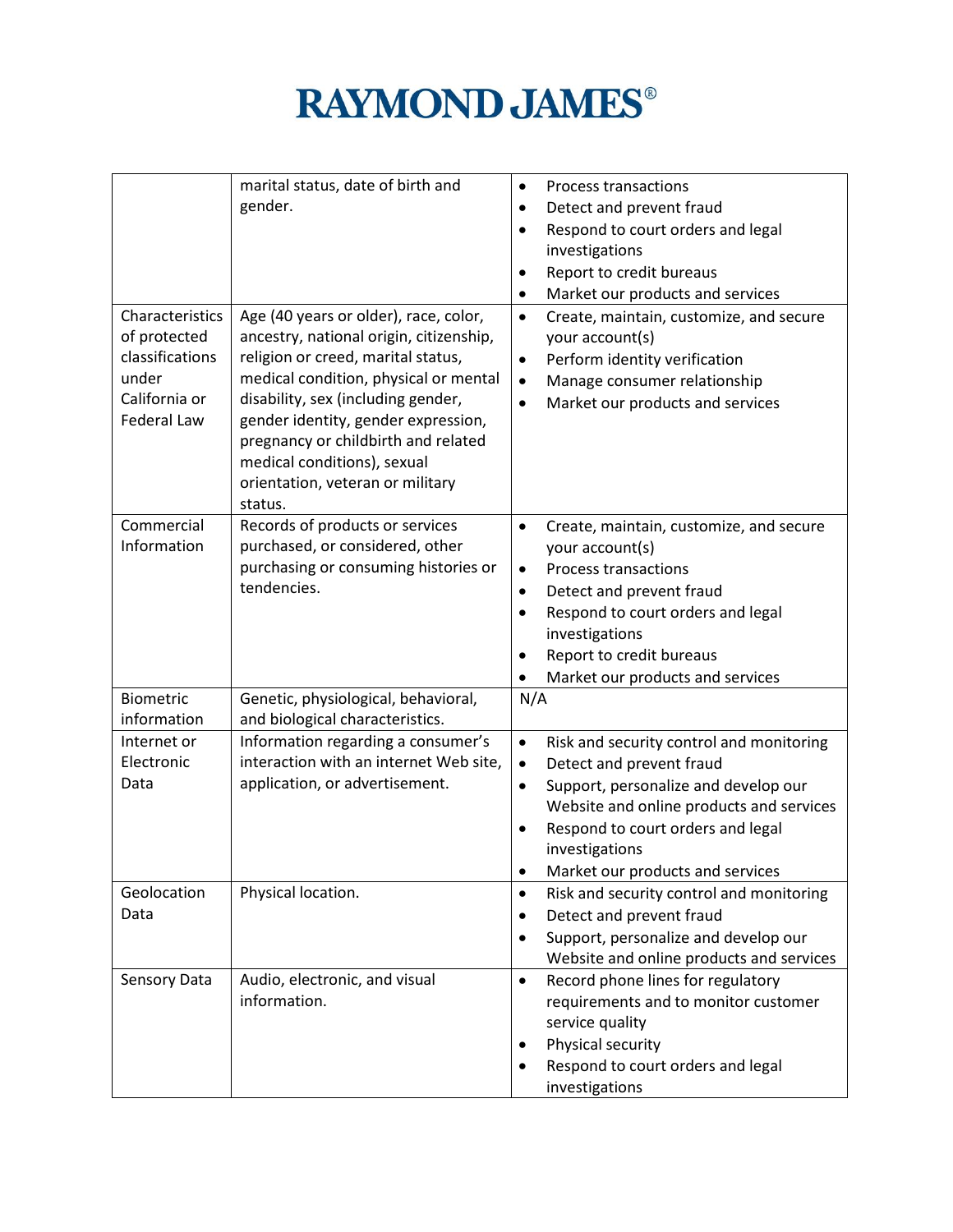| Professional<br><b>Related Data</b> | Work history, prior employer.                                                                                                                   |                        | Create, maintain, and customize your<br>account(s)                                                                     |
|-------------------------------------|-------------------------------------------------------------------------------------------------------------------------------------------------|------------------------|------------------------------------------------------------------------------------------------------------------------|
|                                     |                                                                                                                                                 |                        | Manage consumer relationship                                                                                           |
| Education-<br>related Data          | School or schools, and date of<br>graduation.                                                                                                   |                        | Create, maintain, and customize your<br>account(s)                                                                     |
|                                     |                                                                                                                                                 |                        | Manage consumer relationship                                                                                           |
| <b>Inferences</b>                   | Drawn from any of the information<br>identified in this table to create a<br>profile about a consumer reflecting<br>the consumer's preferences. | $\bullet$<br>$\bullet$ | Create, maintain, and customize your<br>account(s)<br>Manage consumer relationship<br>Market our products and services |

We will not collect additional categories of Personal Information or use the Personal Information we collected for materially different, unrelated, or incompatible purposes without providing you notice.

We obtain the categories of Personal Information listed above from the following categories of sources:

- Directly from our clients or their agents. For example, from documents that our clients provide to us related to the products and services for which they engage us.
- Indirectly from our clients or their agents. For example, through information we collect from our clients in the course of providing products and services and marketing to them.
- From third parties that interact with us in connection with the services we perform or products we provide. For example, from outside companies we may use to assist us in providing you with our products and services.
- Directly and indirectly from activity on our website or third party websites through which we advertise. For example, from submissions through our website portal or website usage details collected automatically.

### Sharing of Personal Information

RJL shares your Personal Information with third parties and service providers when necessary for business purposes. When RJL shares your Personal Information, it is contractually protected by both RJL and the applicable third party or service provider in question.

The categories of Personal Information we may share may include the categories listed in Table 1 above.

The categories of third parties and service providers we may share your Personal Information with include: our affiliates and subsidiaries, service providers performing necessary business functions, financial advisors registered with RJL, introducing broker-dealer or registered investment advisers, and law enforcement, self-regulatory organizations (e.g., FINRA), and regulators as required by law.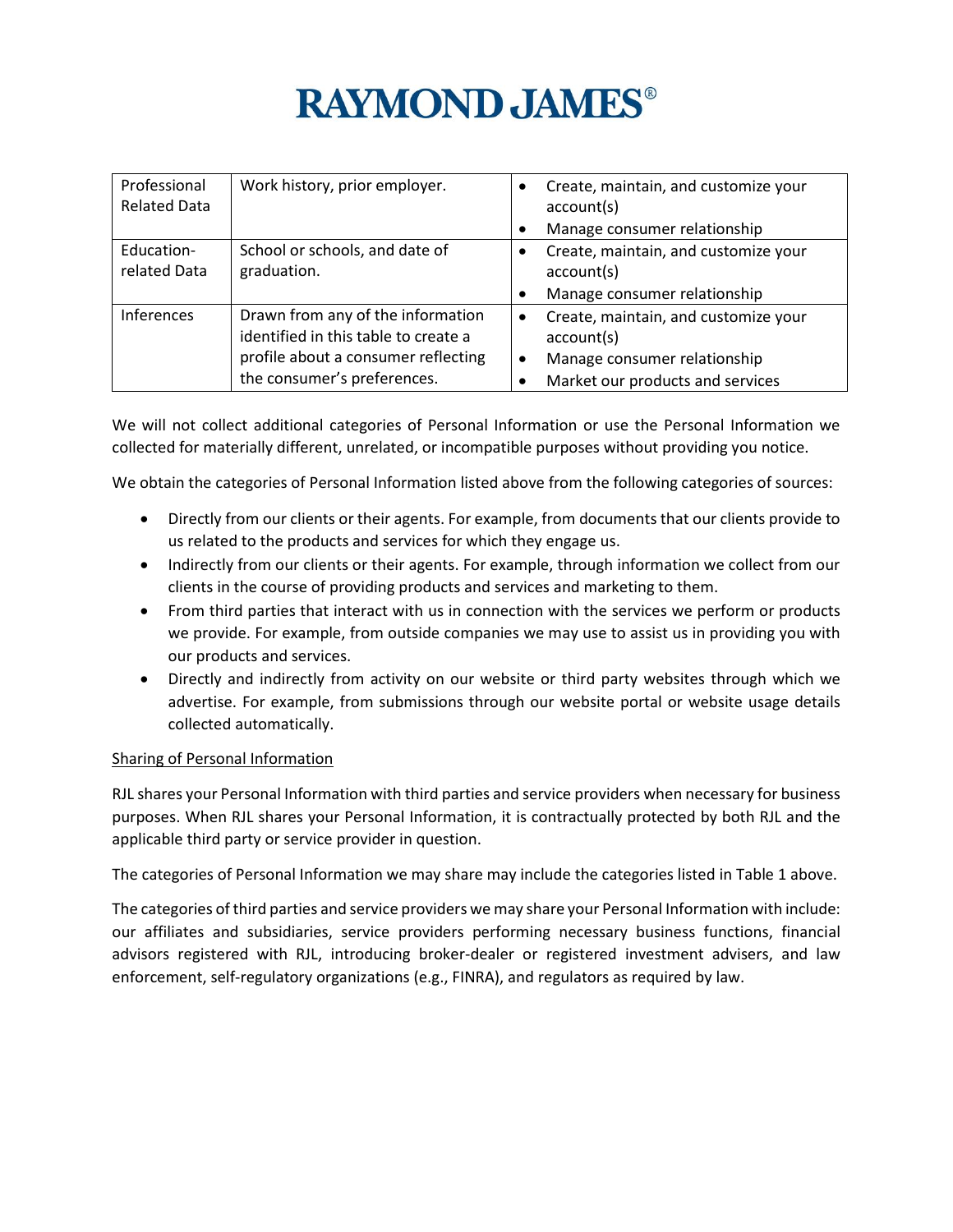#### Your Rights

Under the CCPA, you have specific rights regarding your Personal Information held by private companies. The below section describes your rights and how to exercise them.

#### *Disclosure*

You have the right to ask us to disclose to you any Personal Information we have collected about you in the last 12 months (CCPA 1788.100). In order to exercise this right, RJL must first verify your identity to ensure it is a legitimate request, and then disclose to you:

- The categories of Personal Information we have collected about you.
- The types of sources used to collect Personal Information about you.
- The types of third parties or service providers with which we have shared any of your Personal Information (if applicable).
- The business or commercial purpose(s) for collecting your Personal Information.
- The specific pieces of Personal Information we collected about you (also called a data portability request).
- The categories of Personal Information that have been disclosed for a business purpose that each category of recipient obtained.

#### *Deletion*

You have the right to request that we delete the Personal Information we have collected from and about you. In order to exercise this right, RJL must first verify your identity to ensure it is a legitimate request. We will then delete the relevant information unless an exemption applies (CCPA 1798.105).

We may deny your deletion request if retaining the information is necessary for us or our third parties or service providers to:

- Complete the transaction for which we collected the Personal Information, provide a product or service that you requested, take actions reasonably anticipated within the context of our ongoing business relationship with you, or otherwise perform our contract with you.
- Detect security incidents; protect against malicious, deceptive, fraudulent, or illegal activity; or prosecute those responsible for such activities.
- Debug products to identify and repair errors that impair existing intended functionality.
- Exercise free speech, ensure the right of another consumer to exercise their free speech rights, or exercise another right provided for by law.
- Comply with the California Electronic Communications Privacy Act (Cal. Penal Code § 1546 *seq.*).
- Engage in public or peer-reviewed scientific, historical, or statistical research in the public interest that adheres to all other applicable ethics and privacy laws, when the information's deletion may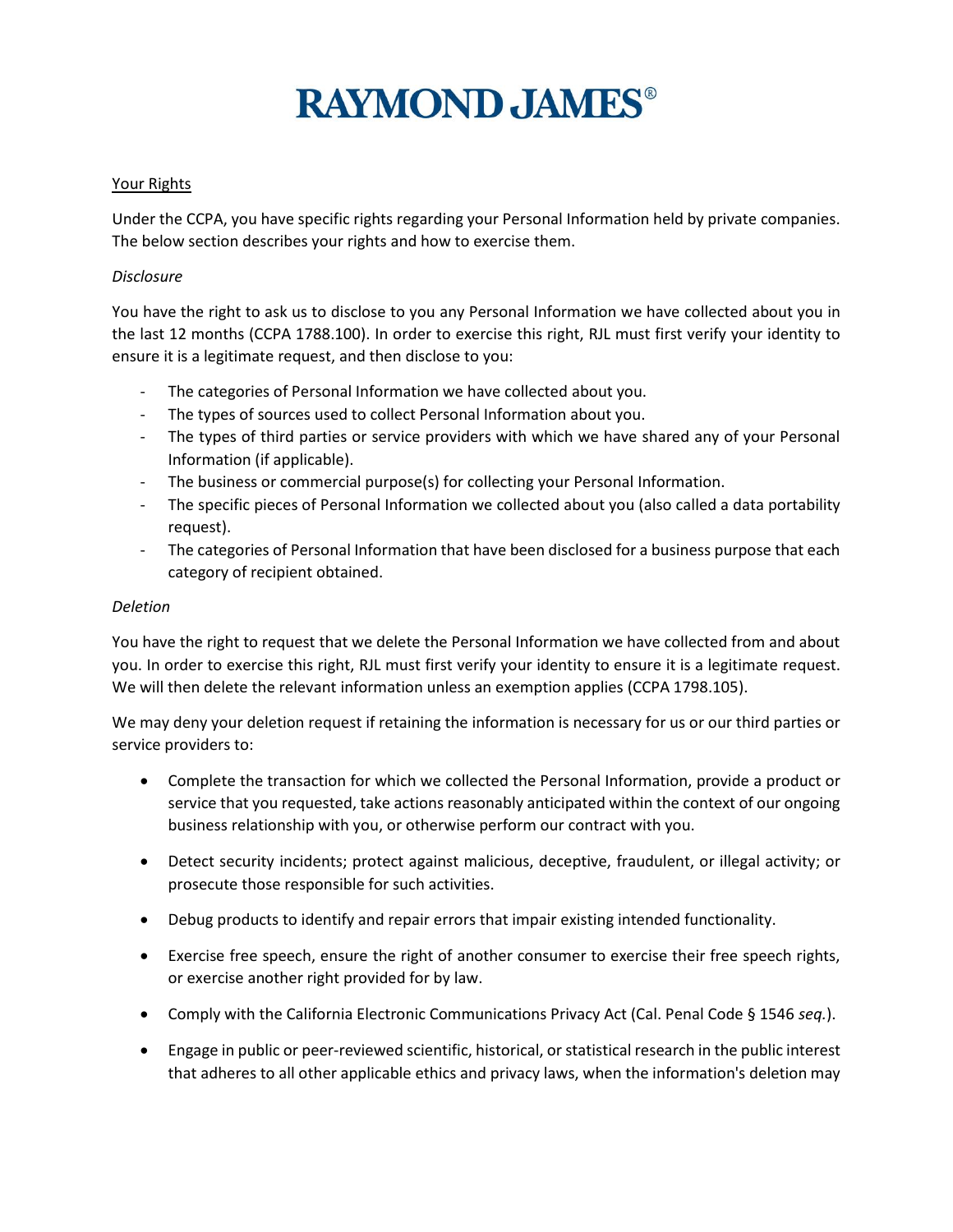likely render impossible or seriously impair the research's achievement, if you previously provided informed consent.

- Enable solely internal uses that are reasonably aligned with consumer expectations based on your relationship with us.
- Comply with a legal obligation.
- Make other internal and lawful uses of that information that are compatible with the context in which you provided it.

To exercise the access, data portability, or deletion rights described above, please submit a verifiable consumer request via the phone number or email address in the "Contact Information" section of this notice.

Only you, or a person registered with the California Secretary of State that you authorize to act on your behalf, may make a verifiable consumer request related to your Personal Information. If an authorized agent submits a request on your behalf, you may be asked to verify your identity directly with RJL. You may also make a verifiable consumer request on behalf of your minor child.

You may only make a verifiable consumer request for access or data portability twice within a 12-month period. The verifiable consumer request must:

- Provide sufficient information that allows us to reasonably verify you are the person (or an authorized representative) about whom we collected Personal Information; and
- Describe your request with sufficient detail that allows us to properly understand, evaluate, and respond to it.

We cannot respond to your request or provide you with Personal Information if we cannot verify your identity or authority to make the request and confirm the Personal Information relates to you. Making a verifiable consumer request does not require you to create an account with us. We will only use Personal Information provided in a verifiable consumer request to verify the requestor's identity or authority to make the request.

### *Response Timing and Format*

We endeavor to respond to a verifiable consumer request within 45 days of its receipt. If we require more time (up to 90 days), we will inform you of the reason and extension period in writing. If you have an account with us, we will deliver our written response using the contact information we have on file for that account. If you do not have an account with us, we will deliver our written response by mail or electronically, at your option. Any disclosures we provide will only cover the 12-month period preceding the verifiable consumer request's receipt. The response we provide will also explain the reasons we cannot comply with a request, if applicable. For data portability requests, we will select a format to provide your Personal Information that is readily useable and should allow you to transmit the information from one entity to another entity without hindrance.